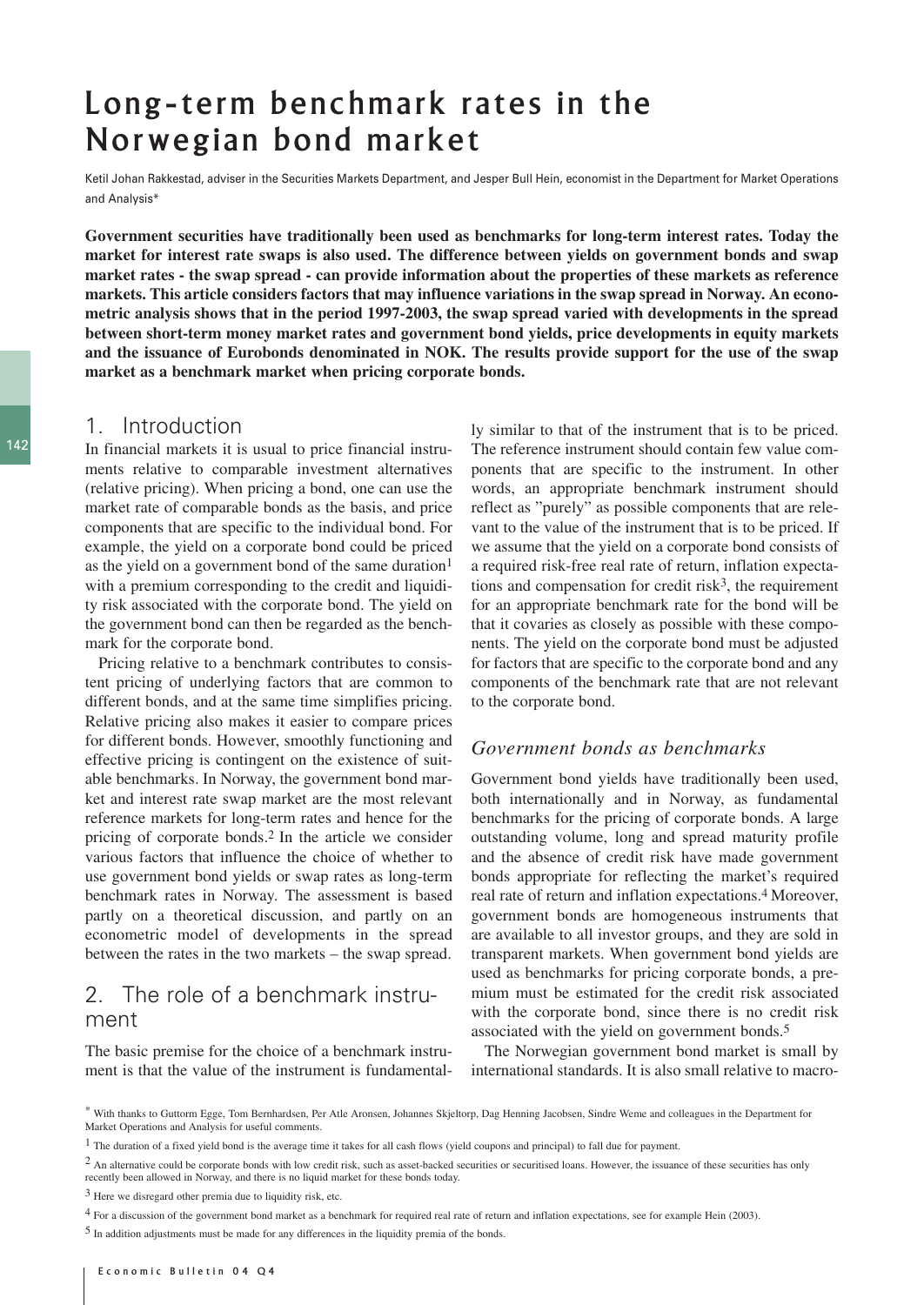# Interest rate swaps and the market for interest rate swaps

An interest rate swap is a contract between two parties to exchange interest payments. Normally such an agreement involves the exchange of a fixed rate (the swap rate) for a short-term money-market rate (3- or 6-month NIBOR). The swap rate is fixed such that the value of the contract is zero when the agreement is made. The net present value of the fixed rate payments is therefore equal to the net present value of the expected interest rate payments based on the short-term rate. Once the contract has been signed, the market value of the contract will vary with changes in market rates.

The cash flows in an interest rate swap contract are based on an underlying principal, but the principal is not exchanged between the parties to the contract. The credit risk associated with the contract is therefore lim-

Chart 1 Yield curves in the government securities and swap markets, 30 December 2003. Yield in per cent and maturity in years.



ited to the exposure resulting from developments in the market value of the contract. Credit risk may be further reduced through the use of collateral, netting in the event of bankruptcy, rating triggers<sup>2</sup> and cross default clauses3. As banks are the principal participants in the interest rate swap market, swap rates will to some extent reflect credit risk in the banking sector. This risk accounts for some of the difference between government bond yields and swap rates (see Chart).

Since the market for interest rate swaps is a derivatives market which does not involve the purchase and sale of the underlying assets, interest rates in the swap market are usually less influenced by supply and demand than yields in the bond market, where the outstanding volume is limited. Nevertheless, variations in supply and demand are not without importance for pricing in the swap market. Transaction flows in the swap market influence market-makers' expectations regarding interest rate developments. If, for example, many participants want to receive a fixed rate in the swap market, this may indicate that many participants consider the swap rate to be too high compared with their expectations of developments in short rates. As a reaction to such transaction flows, the market-maker will therefore revise his own expectations, and adjust down the fixed rate.

In a well-functioning swap market, equilibrium will be reached, so that market participants' aggregate information and expectations will be embodied in interest rates. At the same time, various factors may result in prices not reflecting these expectations and hence not aggregating information perfectly in the short term. For example, market-makers' risk limits may influence interest rates. If a market-maker enters into many agreements for payment of a fixed swap rate, and this results in an overrun of the market-maker's risk limits, he may be forced to revise rates downwards in order to balance the risk. This may be the outcome even if the marketmaker's expectations are unchanged.

- 1 In the event of bankruptcy, the net position is settled among the counterparties.
- 2 Swap agreements are settled at market value in the event of changes in counterparties' ratings.

3 Swap agreements are settled at market value in the event of counterparty's default in relation to a third party.

economic aggregates for Norway such as GDP.6 This is because the public sector borrowing requirement is limited. For the same reason, the Norwegian government bond market is less liquid<sup>7</sup> than most other bond markets. Because of the poor liquidity and low outstanding volume, Norwegian government bond yields may be considerably influenced by variations in supply and demand that do not reflect changes in the required real rate of return or inflation expectations. This reduces the suitability of Norwegian government bonds as benchmarks for long-term rates and corporate bonds.

# *Swap rates as an alternative to government bond yields*

In the late 1990s, government borrowing in many countries was reduced because of government budget surpluses.8 The result was reduced liquidity in the countries' government bond markets and market participants looked around for alternative benchmark instruments. Among the alternatives to government bonds are semigovernment bonds and government-guaranteed bonds, interest rate swaps, investment grade corporate bonds and bonds issued by supranational organisations.9 In

<sup>6</sup> In Norway, the volume of outstanding government bonds was equivalent to 11 per cent of GDP in 2001. The average for the OECD countries was just over 40 per cent. 7 In a highly liquid market, large transactions can be carried out without influencing prices to any particular extent, and the bid-ask spread is small.

<sup>8</sup> This is true of the US, Canada, the UK, Belgium, Spain and Italy, among others.

<sup>9</sup> Such as the World Bank and the European Investment Bank.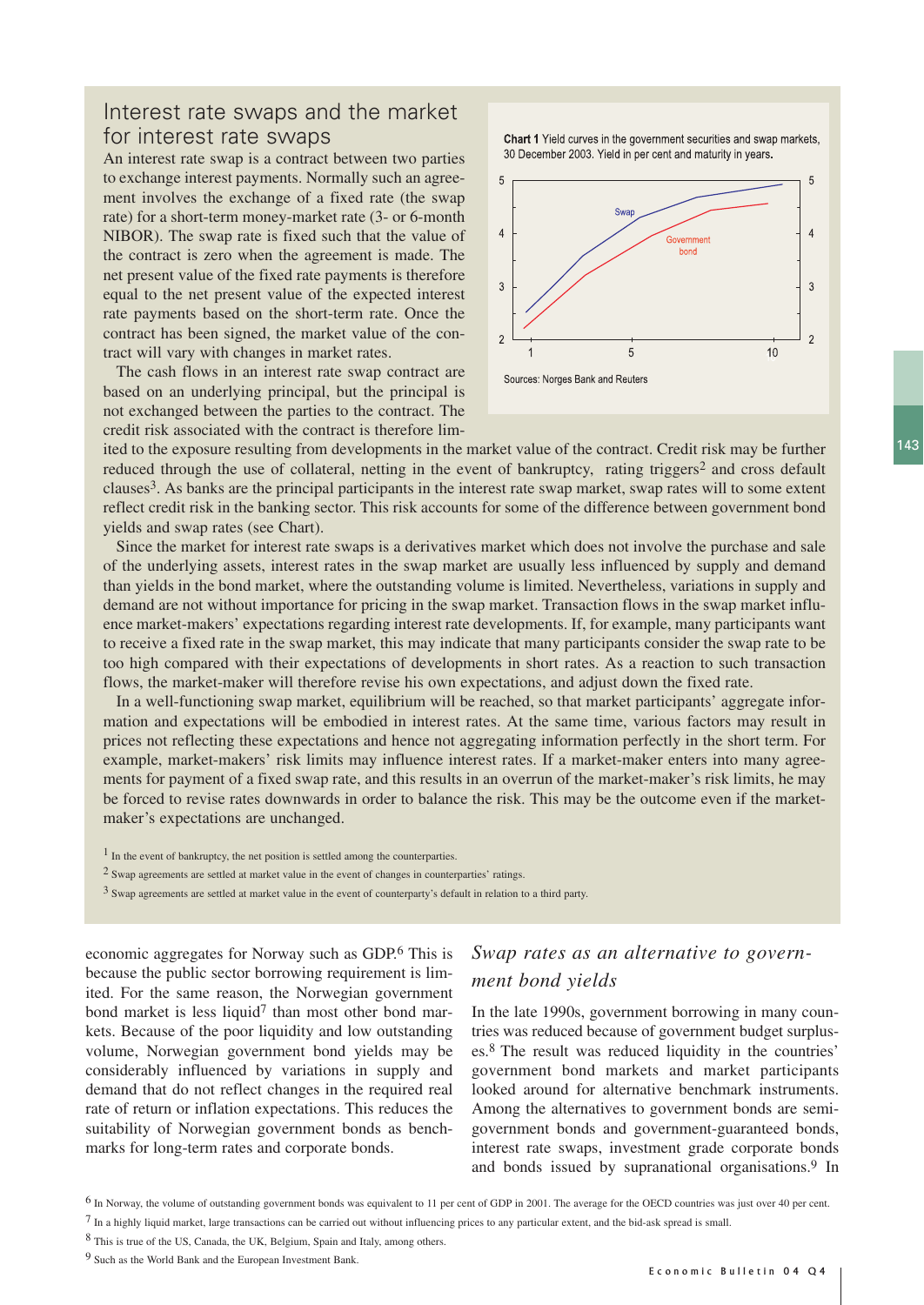Chart 2 Developments in swap spreads with different maturities and in the BRIX spread. Percentage points. Monthly figures. 1997-2004.



 $144$ 

most countries, interest rate swaps have emerged as the most appropriate alternative.

Information from market participants indicates that interest rate swaps are used extensively as a reference for long-term rates and pricing of corporate bonds. This applies both internationally and in Norway. Interest rate swap markets have grown strongly in recent years, and in a number of countries the liquidity of these markets is greater than that of government bond markets.

### *Pricing of corporate bonds*

The Norwegian market for corporate bonds is small. Few companies issue bonds compared with other countries, and the amount outstanding is usually relatively low. Moreover, turnover of most bonds is very low. Thus, few indices for corporate bonds can provide a continuous and satisfactory picture of developments in the corporate segment of the Norwegian bond market. This makes it difficult to determine which references are used in the corporate bond market.

Banks are the largest borrowers in the corporate bond market. Since banks are also the largest participants in the swap market, the credit risk component of the yield on bonds issued by banks is closely linked to the credit risk component of swap rates. Covariation between swap rates and yields on corporate bonds can therefore be explained in terms of both variations in the required real rate of return and inflation expectations and variation in the credit risk associated with market participants' risk profile.

Chart 2 shows developments in spreads for swaps with maturities of 5 and 10 years and the spread between the yield on bonds in the BRIX index and in the  $ST4X^{10}$ government bond index on the Oslo Stock Exchange (the BRIX spread) in the period 1997 to end-2003.

Chart 3 Developments in the spread between corporate bond NOKR98 and government bond NST465, the corresponding spread against the swap rate with the same maturity and the spread between the swap rate and NST 465. Percentage points. 10-day moving average. January 2002 - January 2003.



The chart indicates a high degree of covariation between these spreads through the period. The BRIX index is based on a selection of listed bank, insurance, mortgage company and industrial bonds, and has a duration of 3 years. Since 2002, the index has contained almost exclusively bank bonds. All else being equal, one would expect the BRIX spread to be wider than the swap spread, because credit risk components are larger in the bond market, where also the principal is exchanged between seller and buyer.

Chart 3 presents an example of how the yield on a corporate bond (NOKR98) develops relative to government bond NST 46511 and the swap rate with the same maturity as NST 465.12 The chart also shows the swap spread with the same maturity in the same period. We see that NOKR9813 follows the swap rate more closely than the government bond yield for most of the period. This is reflected by the fact that that the spread between NOKR98 and the swap rate changes relatively little through the period, and similarly that the spreads between government bond yield and NOKR98 and the swap rate, respectively, are very largely parallel. This was also the case in the period in autumn 2002 when the swap spread widened appreciably, partly due to extensive demand for short bonds in NOK. This effect on the pricing of NST 465 in autumn 2002 is an example of the varying quality of the government bond market as a benchmark. The yield on bond NOKR98 shadowed swap rates closely during this period, and did not appear to reflect the strong demand for interest-bearing investments in  $NOK<sup>14</sup>$  that was expressed in the government bond market.

Whereas the yield on a bond issued by a bank can be assumed to shadow swap market rates because of underlying similarities in credit risk, there is no direct connection with the credit risk in the swap market for an

<sup>10</sup> ST4X is an index composed of government bonds. The duration of the index is 3 years.

<sup>11</sup> NST 465 has a coupon of 5.75 per cent and matures on 30 November 2004. The outstanding volume is NOK 38 750 million.

<sup>&</sup>lt;sup>12</sup> If a swap rate with the same maturity as NST 465 is used, the swap rate's term structure works in the same way on both spreads with NOKR98.

<sup>13</sup> NOKR98 has a coupon of 5.85 per cent and matured on 16 June 2004. The outstanding volume is NOK 5 244 million. The bond was issued by Norgeskreditt AS, which is part of the Nordea group

<sup>14</sup> Variations in the credit rating of Norgeskreditt may also have contributed to variations in the yield on NOK98.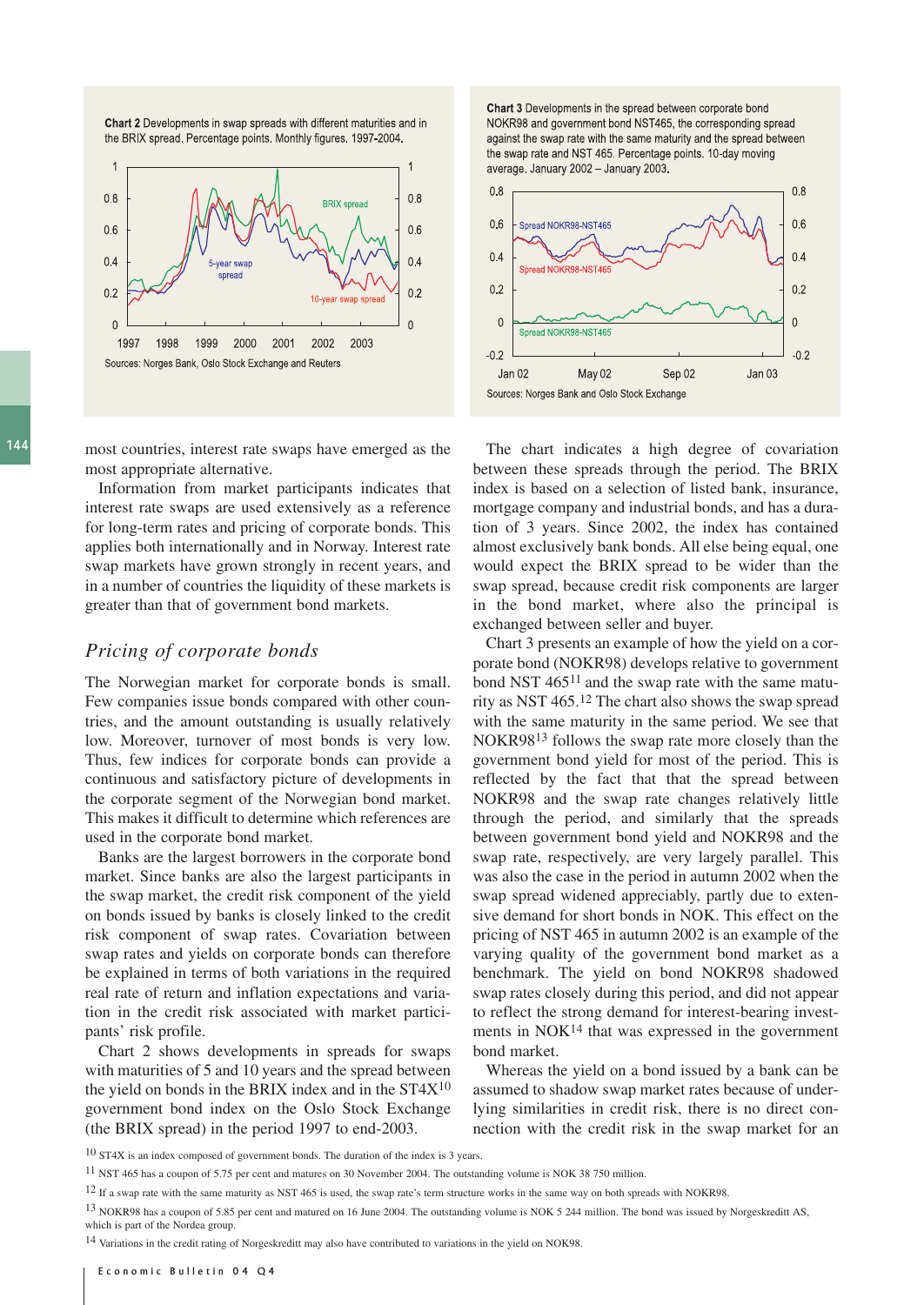industrial bond. However, credit risk in the banking sector depends on banks' loss risk, which depends in turn on the risk in the banks' loans to the corporate and household sector. Increased risk in, for example, industrial companies, will therefore normally feed through to the banking sector. It is therefore reasonable to expect covariation between swap spreads and industrial bond spreads, even though industrial bonds are not priced relative to swap rates. The market pricing of bank or industrial bonds therefore does not provide an adequate basis for deciding which market is used as a reference for inflation expectations and required real rate of return in the pricing of corporate bonds. According to market participants, however, swap rates are the preferred reference. This raises the question of which factors determine the difference between the swap rate and the sum of required real rate of return and inflation expectations. The swap spread provides an expression of this difference, as government bond yields are assumed to reflect the required real rate of return and inflation expectations. If swap rates are used as a reference, it is desirable to know whether the factors that determine the swap spread are also of relevance for the pricing of corporate bonds. In the following sections we will focus on the question of which factors determine developments in the swap spread.

## 3. Components of the swap spread

From an arbitrage perspective, the swap spread can be determined analytically by considering the following portfolio:

- Short sale of 10-year government bonds
- Investment of the income from the sale in 6-month Treasury bills which are continuously rolled over.
- Entry into a 10-year interest rate swap contract to receive a fixed swap rate and pay a floating 6-month money market rate (NIBOR) on a principal equivalent to the income from the sale of the government bonds.

The value of this portfolio is zero at the time of establishment, and the payment flows in the next 10 years are as follows: a 10-year government bond rate is paid annually, and a 10-year swap rate received, while 6 month Treasury bill interest is received and 6-month NIBOR is paid. In other words, the 10-year swap spread is received annually against semi-annual payment of the NIBOR spread. Since the portfolio initially has a value of zero, a theoretical relationship can be established between the size of the swap spread and expectations regarding the size of the NIBOR spreads through the term to maturity of the swap contract. The swap spread can thus be regarded as a series of NIBOR spreads. It is therefore reasonable to expect that changes in the NIBOR spread will covary with changes in the swap spread.

The NIBOR spread depends on the difference in credit risk associated with investment in short-term government paper (Treasury bills) and in the interbank market. In other words, the credit risk involved in the swap spread also depends on the credit risk in the interbank market.

### *Other factors that may influence the swap spread*

In the following we list factors that may influence the swap spread. Some relate to transaction flows in swap and government bond markets via various market mechanisms, as described in the box above. The discussion is primarily an assessment of how the various factors may influence the swap spread.

#### **The stock market**

Developments in stock markets may influence yields on government bonds and swap rates and thereby the swap spread through several channels.

Portfolio allocation between the asset classes equities and fixed income instruments is influenced by developments in the stock market. A fall in stock markets will normally result in increased demand for interest-bearing assets and hence a fall in yields. Similarly, an upturn in stock markets may motivate capital flows from the fixed income to the equity markets, and result in a rise in interest rates. In periods, a high degree of covariation is therefore observed between developments in the equity market and long-term interest rates. Since the swap market is not an investment market, it is reasonable to expect developments in equity markets to have only a limited effect on swap rates through the portfolio allocation effect. An upturn in equity markets can therefore be expected to result in a narrowing of the swap spread, and vice versa.

Rising equity prices will often be a result of an improved economic outlook. An upturn in equity markets may therefore indicate that the prospects for corporate earnings have improved and that the credit risk is reduced. It is therefore possible that the credit risk component in the swap rates may decline in pace with an upturn in equity markets, which may contribute to a narrowing of the swap spread.

Developments in equity markets may also influence the willingness or ability of investors to bear risk. An upturn in equity markets may accordingly result in an outflow of capital from government bond markets, and thereby in an increase in government bond yields. Since such effects can be expected to influence swap rates to a lesser degree, the swap spread will narrow. In government bond markets with a low degree of liquidity, such as the Norwegian market, such transaction flows may 145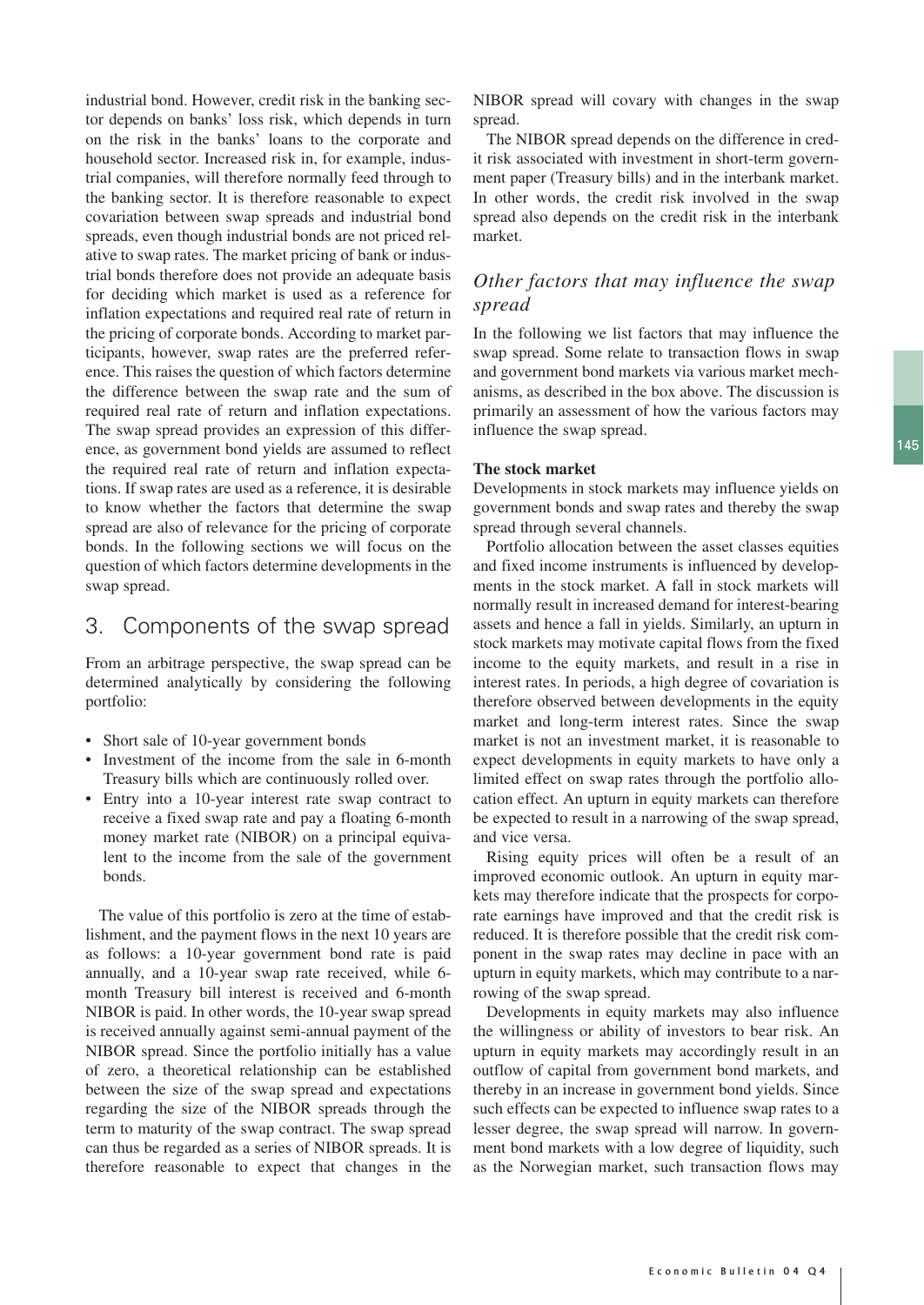conceivably be of particular importance to government bond yields and hence to the swap spread.

#### **The slope of the yield curve**

The difference between short and long rates can be expected to be important to supply and demand in the interest rate swap market. A yield curve with a positive slope (long-term rates are higher than short rates) means that the fixed swap rate over time is expected to be lower than the floating rate - since the value of the swap contract is zero at the time when the contract is made. When a borrower's expectations do not differ from the market rates, borrowers should therefore be indifferent as to whether they prefer long- or short-term fixed interest rates. However, when the yield curve becomes steeper, one often sees a greater desire to receive a fixed interest rate in the swap market. A steeper yield curve may therefore contribute to lower swap rates, and a narrower swap spread.15

If the slope of the yield curve is positive, net payment flows in the first part of the term of the swap contract will go from the recipient of the floating interest rate to the recipient of the fixed rate, and can be expected to go the opposite way towards the end of the contract period.16 In a market with a positively sloping yield curve, the recipient of a floating interest rate will therefore normally expect to incur credit risk early in the swap term. Because compensation is required for this risk, it may result in a lower fixed interest rate in the swap market and hence a narrower swap spread.17

At the same time, the slope of the curve provides information about economic developments. A declining (inverted) yield curve will normally indicate expectations of weaker economic developments. This will contribute to a general increase in credit risk and hence a widening of the swap spread. Similarly, a steeper yield curve is normally an expression of a better growth outlook and a lower credit risk, and hence narrower swap spreads.

#### **The yield differential between Norway and other countries**

Demand for bonds denominated in Norwegian krone depends partly on the yield differential between Norway and other countries. A wide yield differential normally increases demand for bonds denominated in NOK. In isolation, this will contribute to lower yields on bonds. Because of a possible scarcity of government bonds, the decline in yields may be sharper than the decline that would reflect changes in the required real rate of return and inflation expectations. Swap rates are expected to be less strongly influenced by the yield differential, since this is a market for changes in interest rate exposure and not for investment of liquidity. An increased interest rate

differential is therefore expected to contribute to an increase in the swap spread.

#### **Market uncertainty /volatility**

An increase in market rate volatility often reflects increased uncertainty regarding interest rate movements. A change in uncertainty among market participants may change the balance between supply and demand for fixed interest rates. Greater uncertainty may be expressed through more borrowers wanting to pay a fixed interest rate, to hedge against disadvantageous interest rate increases. Increased demand for fixed rates in the swap market contributes to swap rates rising and to the swap spread increasing.

#### **Issuance of government bonds**

The outstanding volume in the Norwegian government bond market is relatively low, and the liquidity in the market is limited. A limited supply of government bonds may lead to lower yields than required real rates of return and inflation expectations would indicate. There is therefore reason to believe that, in the short term, issues of government bonds contribute to higher government bond yields, and thereby reduce the swap spread.

#### **Issues of Eurobonds in NOK**

Through 2001 and 2002 there was substantial issuance of Eurobonds denominated in NOK, which are bonds denominated in NOK issued outside Norway. High demand for investment in NOK, partly because of the wide yield differential, made it profitable to issue Eurobonds rather than to borrow directly in the issuers' domestic markets. In most cases the issuers had no need for liquidity or exposure in NOK. They therefore used interest rate swaps to change their exposure from fixed to floating interest rate payments. They then entered into currency swap contracts to receive USD or EUR against payment of NOK. The issuers thereby converted fixed rate loans in NOK into floating rate loans in USD or EUR. This contributed to a substantial, one-sided demand for fixed interest rates in the interest rate swap market. It is therefore reasonable to expect that issues of Eurobonds will contribute to a widening of the swap spread.

Chart 4 shows the volume of Eurobonds issued in the period 1997 to 2003. The bulk of the Eurobonds had a maturity of 4-6 years, and the effects on the swap spread are expected to have been greatest in this maturity segment. While pressures in the swap market contributed to lower swap rates, issuance activity may also have reduced demand for Norwegian government bonds. This may have resulted in higher government bond yields and thereby contributed to further reducing the swap spread.

<sup>15</sup> The steeper the yield curve, the stronger this effect will be.

<sup>16</sup> Here we are disregarding accruals of interest payments through the year.

<sup>&</sup>lt;sup>17</sup> If the yield curve is inverted (long-term rates lower than short-term) a recipient of a fixed interest rate will incur the credit risk early in the contract period. Compensation will take the form of a higher required fixed interest rate in the swap, thereby contributing to higher swap rates and a broadening of the swap spread.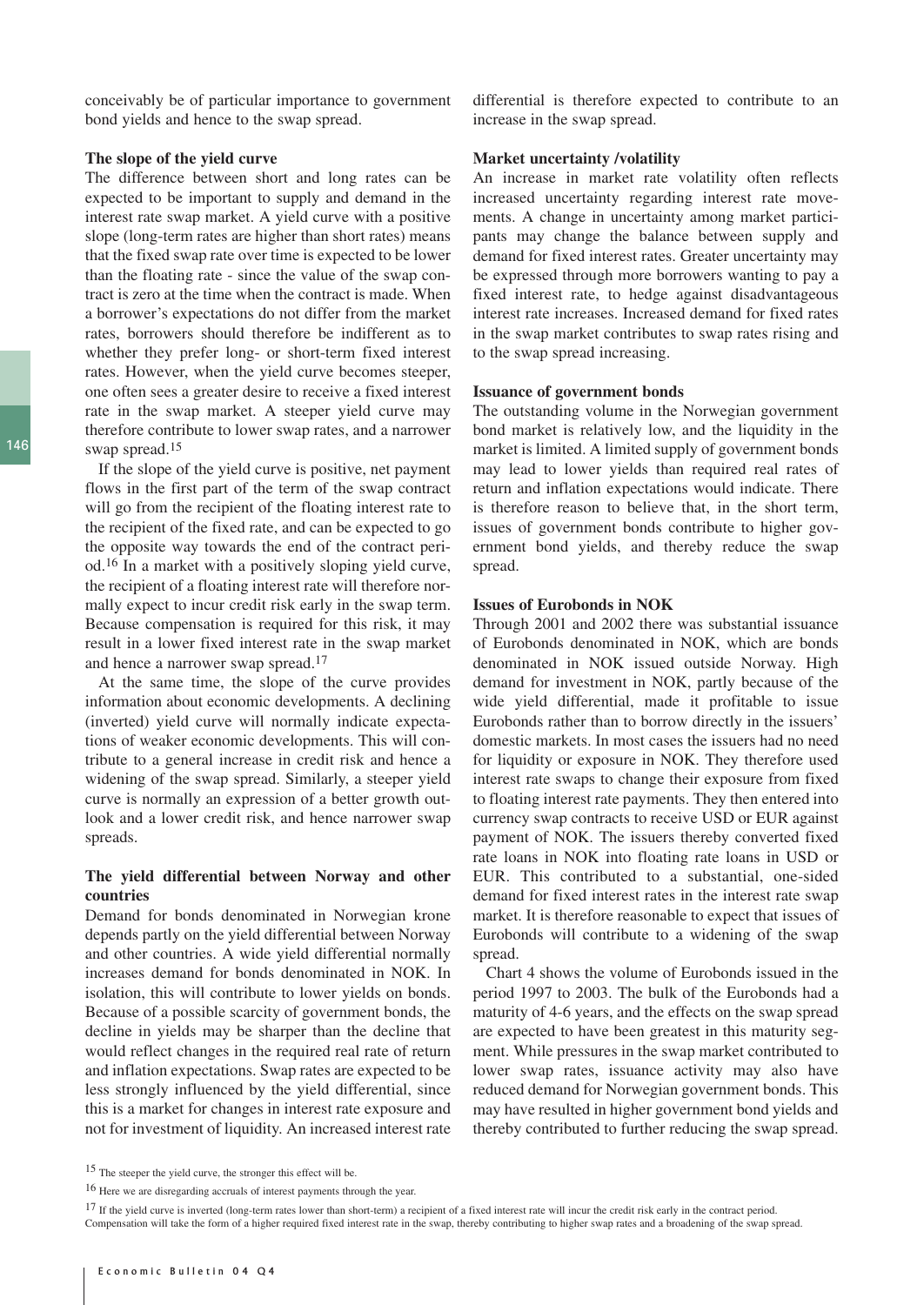



# 4. Econometric model of the swap spread

The importance of each of the factors for changes in the swap spread can be estimated by means of an econometric model of the swap spread.

Since corporate bonds, according to market participants, are priced using swap rates as a benchmark, we do not include the credit spread as an explanatory factor in the model. This means that developments in credit risk are mainly included in the model via the NIBOR spread, and more indirectly through stock market developments (see discussion above).

We include two dummy variables<sup>18</sup> related to the financial market turbulence in autumn 1998, since these can be regarded as exogenous shocks to the market. To reduce the effects of any autocorrelated explanatory variables, we have also included the lagged value of changes in the swap spread.

Other countries are only included indirectly in the model through the yield differential. This probably reduces the explanatory power of the model, since the swap spreads in the Norwegian market show a clear correlation with swap spreads in other countries (see Chart 5). If the correlation is caused by international swap rates serving as reference rates for Norwegian swap rates, factors abroad will influence the Norwegian swap spread. For example, changes in the slope of the yield curve in other countries may influence the swap spreads in these countries, and thereby influence swap spreads in the Norwegian market.

There is probably also a direct relationship between swap spreads in different countries because financial markets are strongly integrated. Many banks are involved in determining the floating rate on interest rate swaps in a number of countries. Nordea, for example, is involved in fixing interest rates in all the Nordic countries. It is therefore reasonable to expect high covariation between the swap spread in the Norwegian market and in the other Nordic markets (see Chart 5).

Chart 5 10-year swap spreads in 3 Nordic countries. Percentage points. Monthly figures. January 1997 - March 2004



As Table 1 shows, the explanatory variables are either flow variables or stock variables in the form of difference terms. We estimate two different models. Both are simple linear regression models which satisfy ordinary statistical criteria. In the first (Model 1) we include all ex-ante relevant explanatory variables, without lagged values. This model provides a basic impression of the explanatory value of the variables, and a priori might apply if a swift market adjustment takes place. We then present a reduced model (Model 2) produced by means of a "general-to-specific" reduction method. After each estimation of Model 2, insignificant explanatory variables are excluded until only significant explanatory variables remain. In our estimation of Model 2 we have included three lagged values of the explanatory vari-

| Variablel                  | Explanation                             | Expected<br>effect |
|----------------------------|-----------------------------------------|--------------------|
| Government                 | Value of monthly volume                 |                    |
| bonds issue 10Y            | issued of 10-year Norwegian             |                    |
|                            | government bonds                        |                    |
| Government                 | Value of monthly volume                 |                    |
| bonds issue 5Y             | issued of 5-year Norwegian              |                    |
|                            | government bonds                        |                    |
| ∆Slope 2-I0Y               | Change in spread between 10-year        |                    |
|                            | and 2-year swap rates from interest     |                    |
|                            | rate swap contracts quoted on Reuters   |                    |
| <b>AYield differential</b> | Change in yield differential between    | $+$                |
| with German 10Y            | 10-year Norwegian and German            |                    |
|                            | government bonds                        |                    |
| <b>AOSEBX</b>              | Monthly return on the Oslo Stock        |                    |
|                            | Exchange Benchmark Index                |                    |
| <b>Volatility 2Y</b>       | Equally weighted moving monthly         | $+$                |
|                            | standard deviation of 2-year swap rates |                    |
| Eurobonds                  | Volume in Eurobonds issued in NOK.      |                    |
| issues                     | Eurobonds are defined here as           |                    |
|                            | bonds issued outside Norway in NOK      |                    |
| ANibor6m-ST2X              | Change in the spread between            | $+$                |
|                            | 6-month money market rates (NIBOR)      |                    |
|                            | and the yield on government paper       |                    |
|                            | in the ST2X index on the Oslo Stock     |                    |
|                            | Exchange. The ST2X index has a          |                    |
|                            | duration of 6 months                    |                    |

147

<sup>18</sup> The steeper the yield curve, the stronger this effect will be.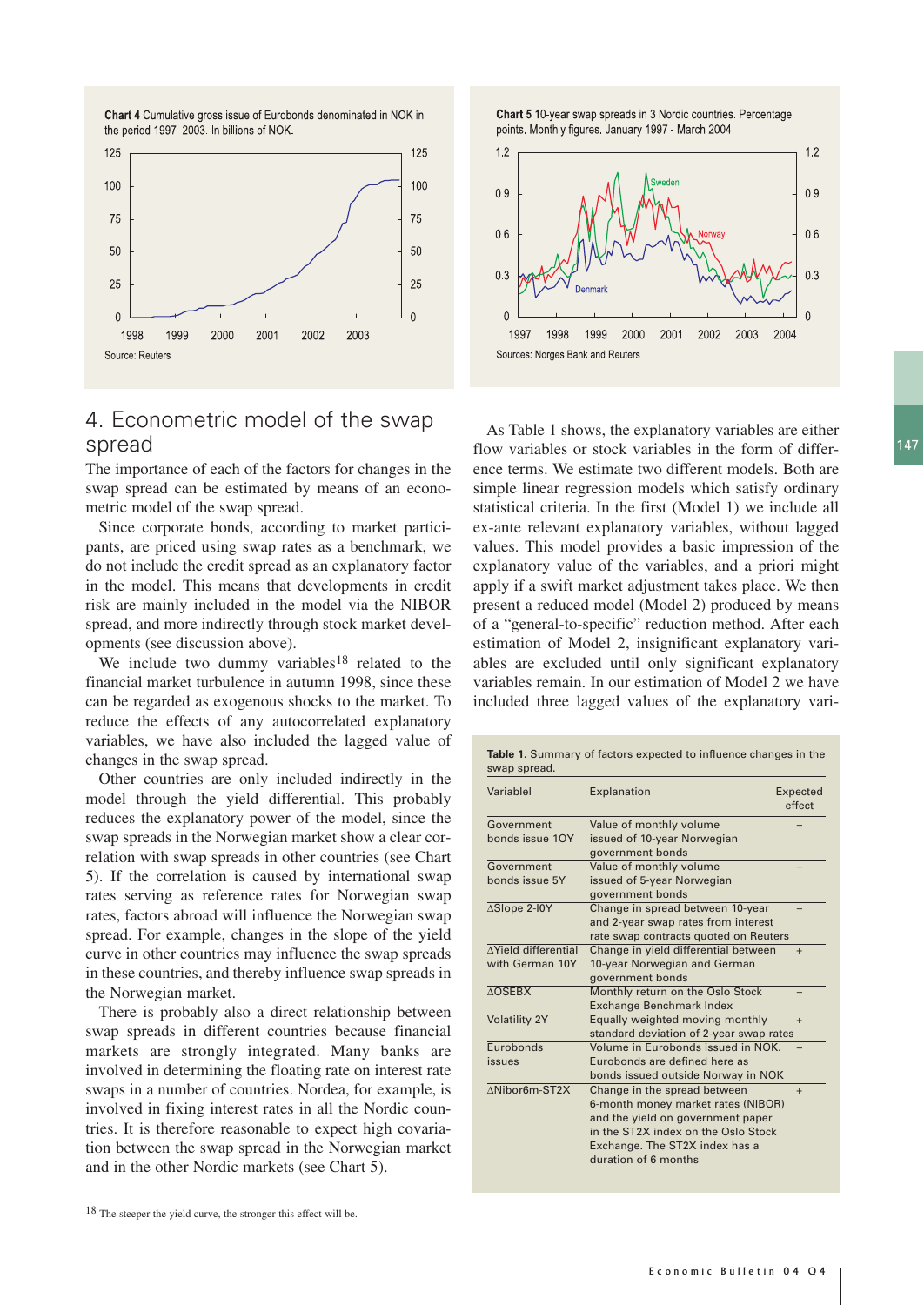ables. The regression performed is the ordinary least squares method. The variables in the model are defined in Table 1.

### *Data*

We use average monthly data from the Oslo Stock Exchange, Reuters, Bloomberg, EcoWin and Norges Bank in the estimation. The data cover the period from January 1997 to December 2003, i.e. a total of 84 months. This period includes periods with substantial variations in swap spreads, for example in connection with the turbulence in financial markets in 1998. Developments in the period resulted in a considerable increase in swap spreads in most countries. In autumn 1998, Norwegian 5- and 10-year swap spreads increased in the course of a few months from 30 basis points to 60 and 85 basis points, respectively. The spread remained wide for a number of years afterwards. Since summer 2002 the swap spread has been wider in the 5-year than in the 10-year segment (see Chart 2).

### *Results*

When the 5- and 10-year swap spreads are estimated according to Model 1, there are few significant explanatory variables. The bulk of the explanatory power stems from the dummy variables, which have a relatively high partial R<sup>2</sup>. There may be several reasons why the explanatory power of the variables is low; for example, there may be omitted variables. Moreover, the model is static, hence it does not capture changes in the relations between the explanatory variables and the swap spread. The manner in which the swap market functions has undergone substantial changes in the period we are looking at. This may be a reason why the relationships the model is supposed to explain have not been static. Moreover, the effect of international developments is only included indirectly in the model's explanatory variables.

There are also probably lag effects in the relationships between the explanatory variables and the swap spreads. This may be due to the fact that it takes time from when market participants identify arbitrage possibilities until they are exhausted, or possibly to other frictions in the markets. This might for example apply to the activity in the Eurobond market. In order to capture such relationships, we include lagged variables in the reduced model (Model 2).

Table 2 shows which explanatory variables and coefficients are included in the reduced model of changes in 5- and 10-year swap spreads, respectively (Model 2).

The reduced models contain far fewer explanatory variables than we included initially. They omit issues of government bonds, changes in the slope of the yield curve, changes in the yield differential against Germany and the volatility of the interest rate market. The model for changes in 5-year swap spreads only gives significant explanatory power to returns in equity markets, the lagged variable for changes in swap spreads and the dummy variables. In the model for changes in the 10 year spread, changes in the NIBOR spread and issues of Eurobonds are also significant explanatory variables.

With the exception of equity market returns in the 10 year model, the variables in the models that prove to be significant are in lagged form. This may be due to chance, but may also indicate that it takes time for the various factors that influence swap spreads to feed through. These dynamics may also vary with different swap market maturities. The lag structure in the model may also be influenced by our use of monthly averages for the explanatory variables. All the explanatory variables have the same sign in the model as expected.

|                                      | ∆5YSwapspread         |                 | ∆10YSwapspread        |                 |  |
|--------------------------------------|-----------------------|-----------------|-----------------------|-----------------|--|
|                                      | Coefficient (t-value) | Partial $R^2$   | Coefficient (t-value) | Partial $R^2$   |  |
| Constant                             | 0.0011(0.24)          | 0.0007          | 0.0142(2.06)          | 0.0528          |  |
| $\Delta$ 5YSwapspread <sub>t-1</sub> | 0.2176(2.23)          | 0.0607          |                       |                 |  |
| $\Delta$ 10YSwapspread $_{t-1}$      |                       |                 | 0.1951(2.17)          | 0.0586          |  |
| <b>AOSEBX</b>                        |                       |                 | $-0.2356(2.58)$       | 0.0806          |  |
| $\triangle$ OSEBX $_{t-1}$           | $-0.1622$ $(-2.02)$   | 0.0501          |                       |                 |  |
| $\Delta$ Nibor6m-ST2X $_{t-1}$       |                       |                 | 0.2272(2.62)          | 0.0830          |  |
| Eurobond $_{t=1}$                    |                       |                 | $-0.0009(-2.41)$      | 0.0713          |  |
| Dummy1                               | $-0.1434(-3.18)$      | 0.1163          | $-0.2261$ $(-4.55)$   | 0.2144          |  |
| Dummy 2                              | 0.1886(4.16)          | 0.1836          |                       |                 |  |
| N                                    |                       | 82              |                       | 82              |  |
| $R^2/Adj. R^2$                       |                       | 0.3151 / 0.2795 |                       | 0.4116 / 0.3729 |  |
| Σ                                    |                       | 0.0440          |                       | 0.0483          |  |
| <b>DW</b>                            | 2.06                  |                 | 1.96                  |                 |  |